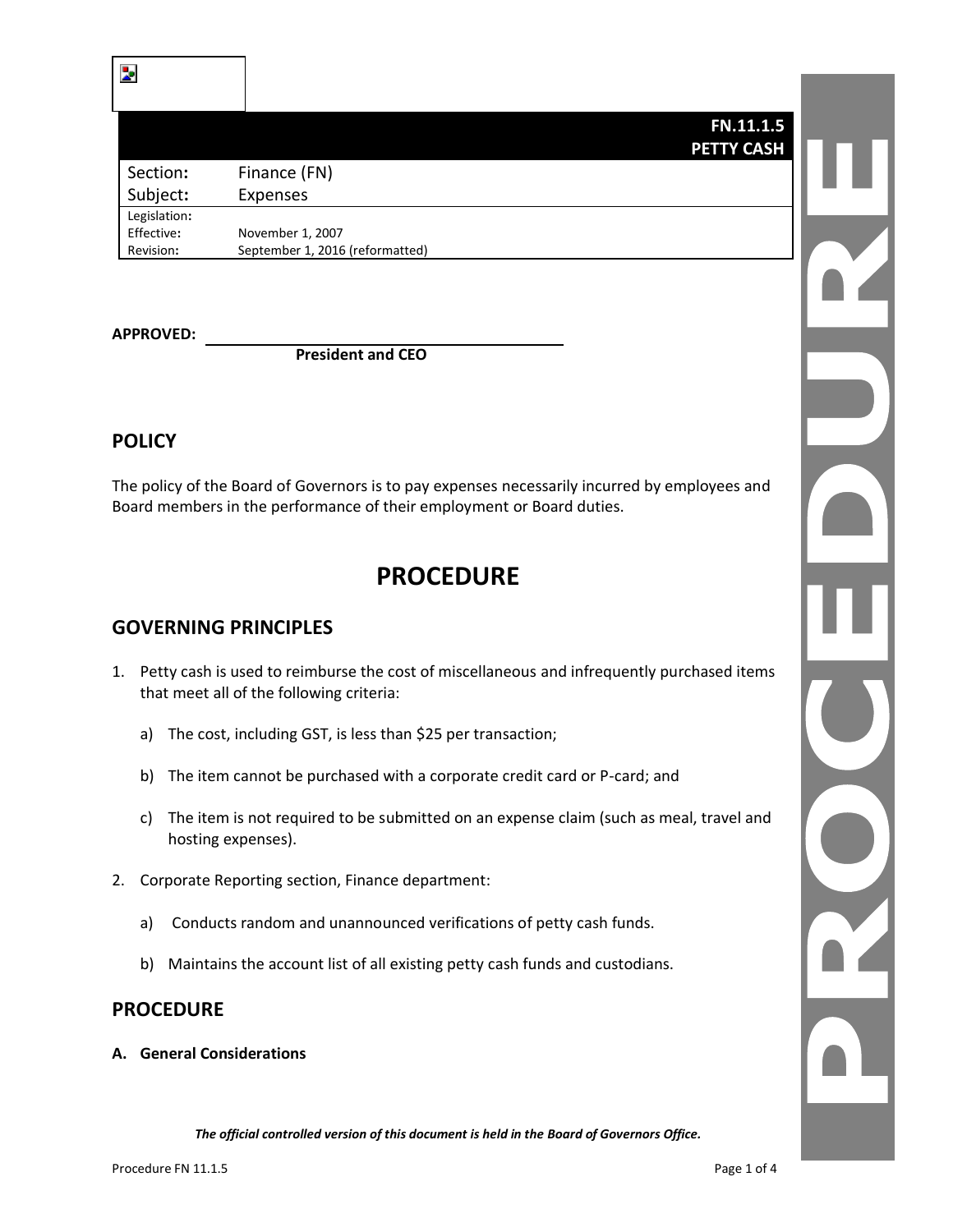

- 1. Procedure [FN.11.1.1 Expenses Overview](https://www.sait.ca/assets/documents/about-sait/policies-and-procedures/finance/fn-11-1-1-expenses.pdf) must be reviewed and used in conjunction with this procedure. Unless otherwise specified, all of the provisions in procedure FN.11.1.1 [Expenses Overview](https://www.sait.ca/assets/documents/about-sait/policies-and-procedures/finance/fn-11-1-1-expenses.pdf) apply.
- 2. Petty cash cannot be paid out before the expense has been incurred.
- 3. Petty cash cannot be used for any of the following:
	- a) Cashing cheques.
	- b) Hosting or meal expenses.
	- c) Travel expenses (except for local transportation expenses, such as bus tickets, taxi, or parking).
	- d) Visitor parking at SAIT (please provide the visitor with a prepaid parking ticket).
- 3. Custodians may cash a cheque at Apex Credit Union upon the presentation of one piece of picture identification. Corporate Reporting is responsible for providing Apex with the most current list of custodians.

#### **B. Establishing the Petty Cash Fund**

- 1. Only deans and directors have the authority to submit a request for establishing a petty cash fund.
- 2. The petty cash custodian must be a permanent SAIT employee.
- 3. The maximum fund amount allowed is \$300.
- 4. The school/department sends a completed EX 50 Petty Cash Fund Form to the supervisor of Corporate Reporting. The Accounts Payable section, Finance department, processes the request. The cheque is issued to the custodian identified on the Petty Cash Fund form.
- 5. To obtain the cheque from Accounts Payable, the custodian completes the Permanent Custody form.

### **C. Safeguarding the Petty Cash**

- 1. The custodian is responsible for safeguarding the petty cash, which includes the cash, receipts and vouchers. The custodian must keep it in a locked container and store it in a locked location (cabinet or safe).
- 2. Only the custodian may have the key for access to the fund in the container. The custodian's supervisor should keep a back-up key.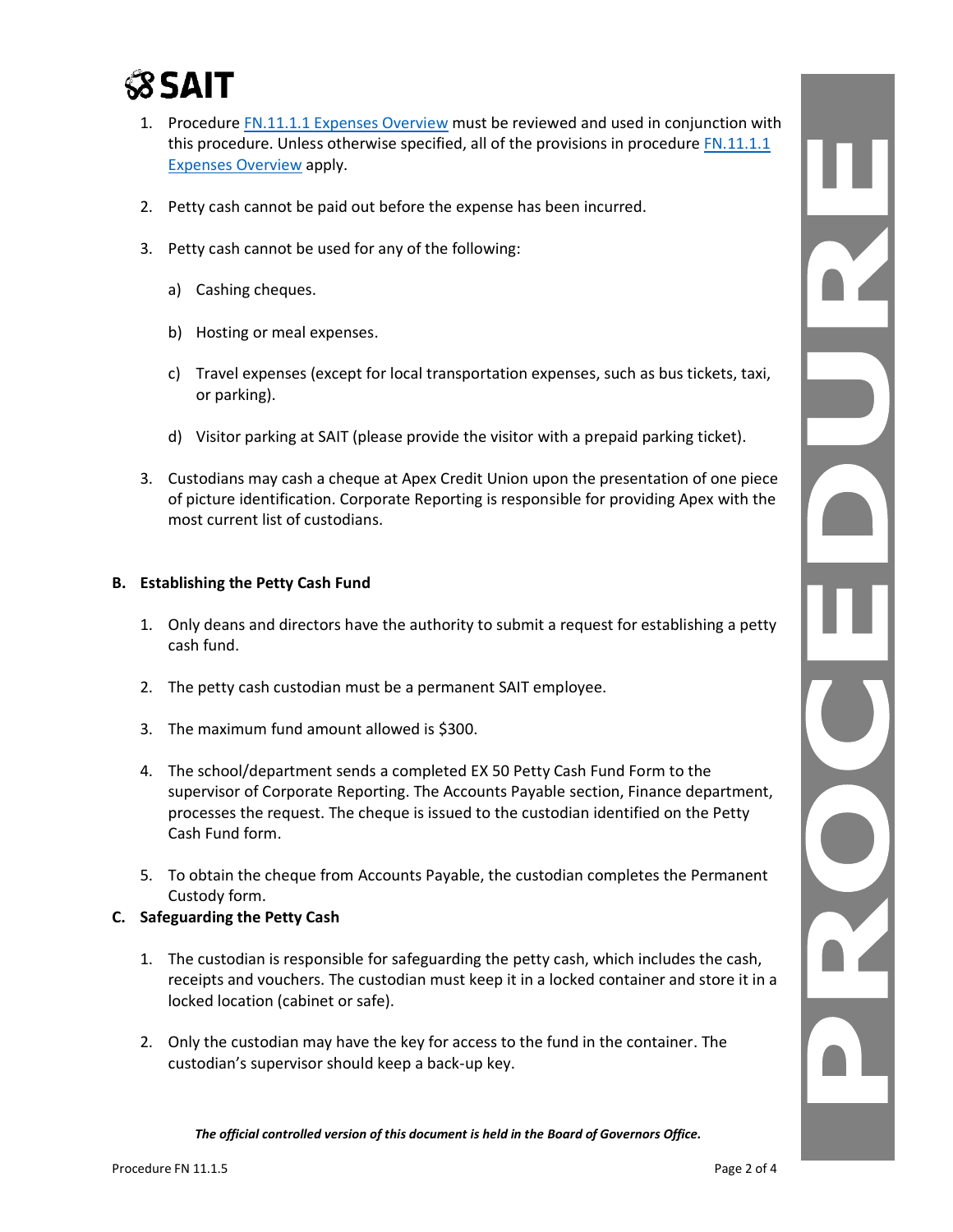

- 3. Petty cash may be handled only in a secure location, away from areas open to public viewing.
- 4. The custodian is responsible for notifying Security if theft of the fund occurs. A request to replenish the petty cash fund (refer to Section D and Section E of this procedure) must be completed within three business days of the theft. Accounts Payable will forward a copy of the Reimbursement and Reconciliation form to Corporate Reporting.

### **D. Reimbursing Expenses**

- 1. An original receipt attached to a Petty Cash Voucher is required to make a claim for reimbursement from petty cash. The custodian cannot reimburse the claimant from petty cash without both a receipt and petty cash voucher.
- 2. The claimant completes a Petty Cash Voucher and attaches the receipt.
- 3. The signing authority approves and codes the Petty Cash. Please note that the claimant cannot be the signing authority.
- 4. The custodian is responsible for ensuring the Petty Cash Voucher is complete and for verifying the signing authority's signature. The claimant signs the voucher to acknowledge receipt of money from the custodian. The custodian signs the voucher to verify the transaction has been completed.
- 5. The custodian completes an entry on an electronic version of the Reimbursement and Reconciliation form for each reimbursement. The vouchers are stored securely but separately from the petty cash fund container.

### **E. Replenishing the Petty Cash Fund**

- 1. The custodian is responsible for monitoring the fund and replenishing it in the month following each quarter end or when the fund is reduced to one third of its original amount, whichever occurs first.
- 2. The custodian is responsible for ensuring that the petty cash fund is reconciled at all times. Using the Reimbursement and Reconciliation form, the custodian verifies that the cash on hand plus the amount of the Petty Cash Vouchers equals the amount of the original petty cash fund.
- 3. To request replenishment, the custodian completes the Reimbursement and Reconciliation form and forwards it to Accounts Payable for processing. Accounts Payable issues the cheque to the custodian.